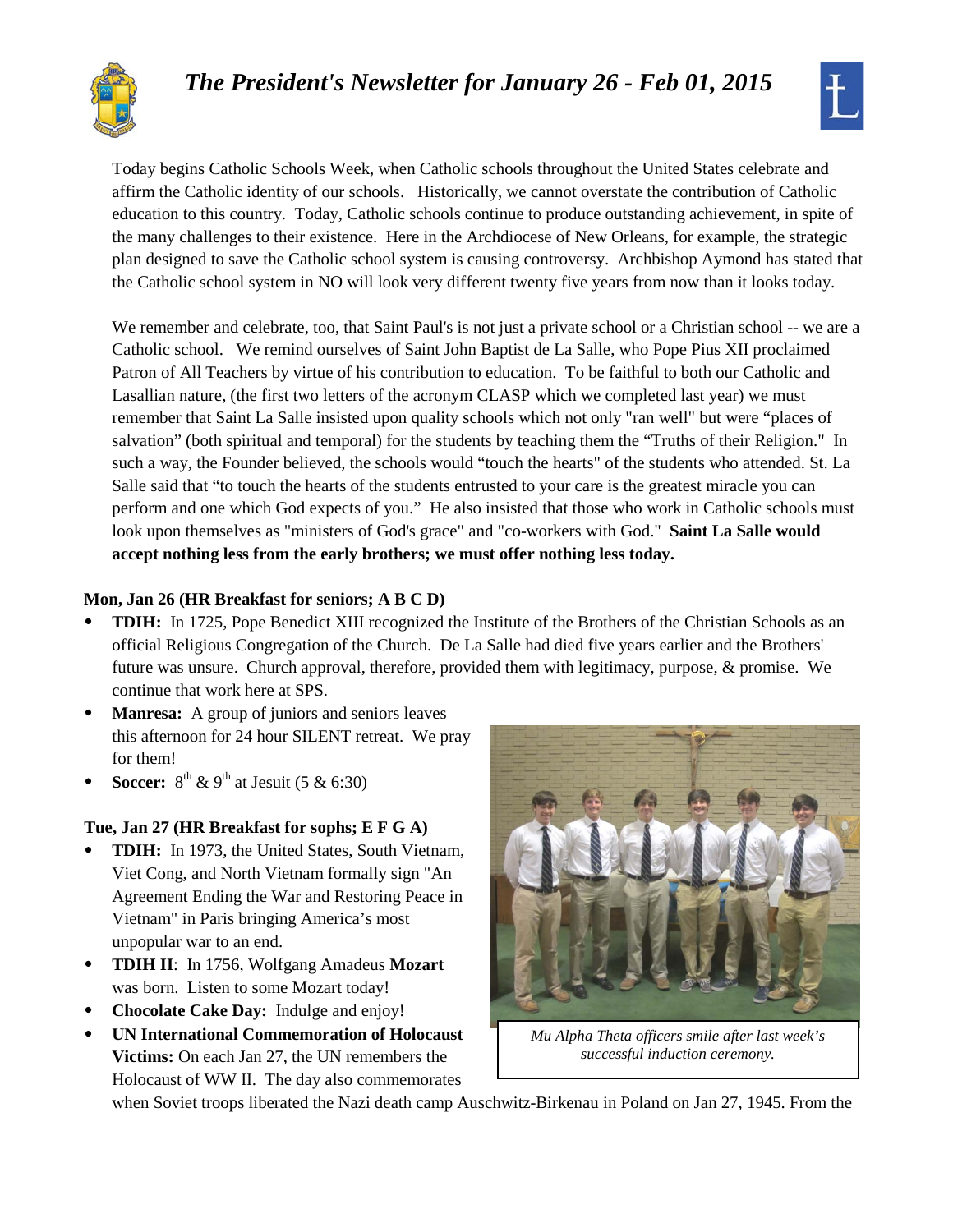website: *This year's observance is centered "Journeys through the Holocaust". This theme recalls journeys taken during this dark period, from deportation to incarceration to freedom, and how this experience transformed the lives of those who endured it. These are stories of pain and suffering, yet ultimately also of triumph and renewal, serving as a guiding force for future generations. Each person who becomes aware of this history will no doubt reflect upon his or her own capacity to turn compassion for others into decisive and heroic action in their time of need.* We must use teachable moments this week in to remind students of this horrible stain on the history of the world – and to pray such hatred never again occurs.

- **Basketball:**  $9<sup>th</sup>$ , JV & Varsity at Fontainebleau
- **Soccer:** Varsity v. Fontainebleau **(7)**

## **Jan 28 (Feast of St. Thomas Aquinas; HR Breakfast (juniors) schedule; B C D E)**

- **St. Thomas Aquinas** was a Catholic intellectual giant. My personal favorite St. Thomas story is when he said that he learned more by kneeling at the foot of the crucifix than from all his university studies.
- **TDIH:** In 1986, the space shuttle *Challenger* explodes after liftoff, killing seven astronauts aboard.
- **National Blueberry Pancake Day:** Enjoy!
- **National Kazoo Day:** To celebrate 162 years of kazoo playing in America (the kazoo was first introduced at the George State Fair in 1852), toot away today!
- **Lasallians on Campus:** Three members of the San Francisco New Orleans Leadership Team will be on campus this morning, 9 – noon. We welcome Charlie Legendre, Greg Kopra, and Gery Short to SPS.
- **Wrestling:** Jr Hi, JV & Varsity at Brother Martin

## **Thu, Jan 29 (HRB for freshman; F G A B)**

- **TDIH:** In 1845, Edgar Allan Poe's "The Raven," is published. Enjoy rereading the poem today. "Nevermore!"
- **National Puzzle Day:** Work a puzzle today! A crossword, jigsaw, or any type will do fine. Enjoy!
- **Career Day for Grades 11 (morning only)**
- **Criminology & Law Studies Field Trip**: These classes travel today to the LA Supreme Court. They will tour the historic building, the Supreme Court museum and library. They will then watch a interesting case being argued before the justices.



*SPS Student Council sports green at the state convention even though they returned with the gold.*

This case involves a Shreveport judge who has been suspended from the bench. The trip was arranged by SPS

parent & Supreme Court Justice Greg Guidry, father of freshman Patrick. Thanks, Justice Guidry!

**Basketball:**  $8^{th}$  & 9<sup>th</sup> at John Curtis



#### **Fri, Jan 30 (Feast of St. Brother Mutien Marie; HRB for pre-freshmen; C D E F)**

• **Today** Lasallians throughout the world celebrate a special Christian Brother feast: Saint Brother Mutien Marie. In Mutien Marie, we have another example of the Church raising someone to sainthood not for extraordinary deeds as the world might recognize, but for extraordinary devotion to and **zeal for Catholic education on a daily basis.** Mutien was a Belgian brother who spent **58 years** teaching and prefecting at the Brothers' boarding school at Malonne. He was an effective teacher, a vigilant prefect, a catechist in the nearby parish and a great influence on his students by his patience and piety. Among the Brothers, it was said he had never been seen violating even the smallest points in the Rule of the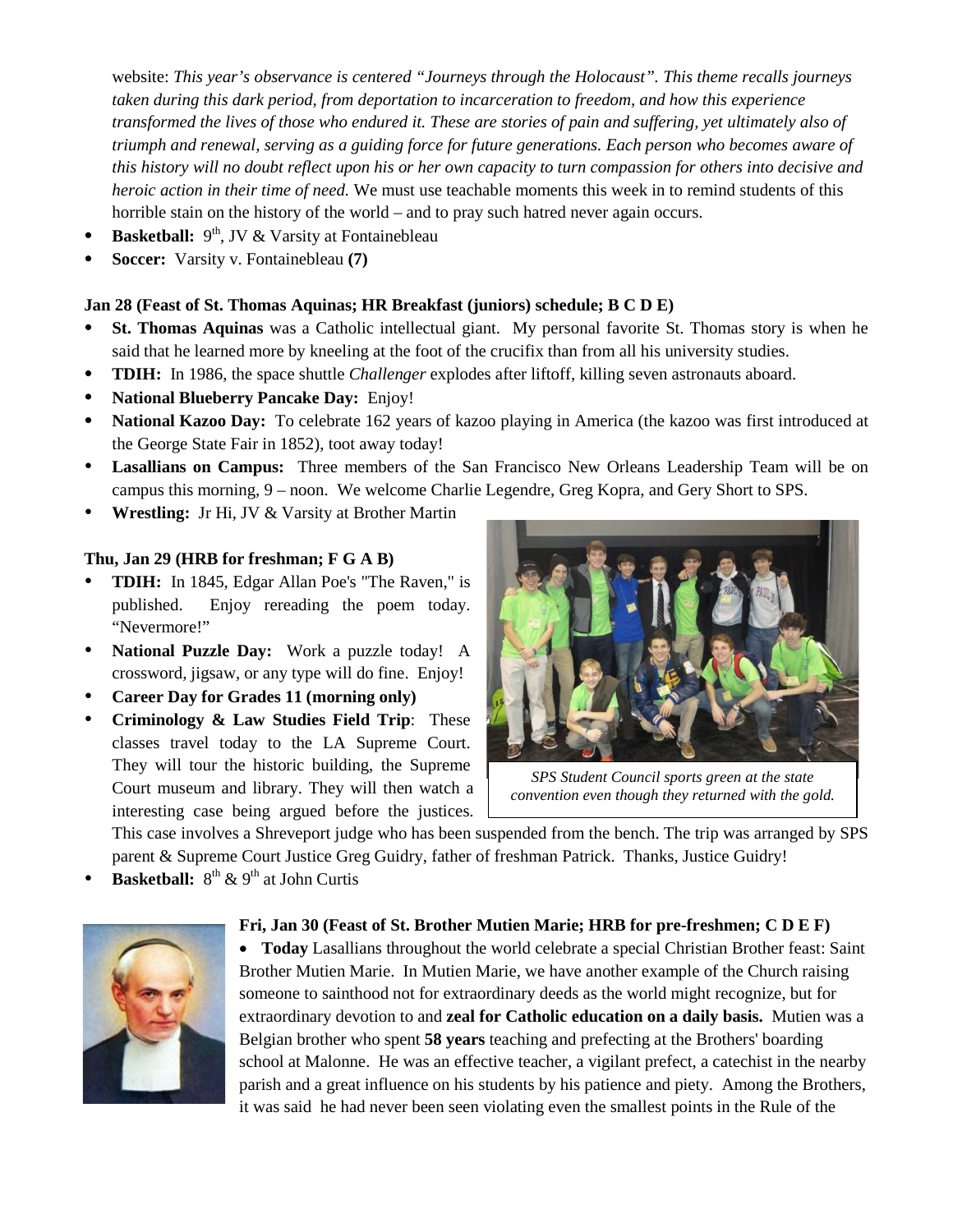Brothers -- and I can assure you there were many rules back then and the Brothers were the first ones to point out deviations by each other! St. Brother Mutien Marie -- pray for us!

- **Catholic Schools Week Mass:** A delegation of Wolves will represent us at the Archdiocesan Mass for Catholic Schools Week at St. Dominic Church in NO.
- **Marching Wolves** in OLL's Catholic Schools Pep Rally this afternoon**.**
- **Basketball:**JV & Varsity v. Slidell
- **Soccer:** Varsity at Slidell
- **Wrestling in Ken Cole Tourney in Lafayette through Sat**
- **Lacrosse**: Varsity at St. Thomas in Lafayette

#### **Sat, Jan 31**

- **National Inspire Your Heart with Art Day:** Visit a museum, browse an art book, view art on the Internet, listen to music, paint a picture, read poetry, write poetry – liberate the artist inside of you. Enjoy art today!
- **Basketball:** 8<sup>th</sup> at Brother Martin for Catholic League pla
- **Fighting Math Wolves** travel to Baton Rouge High for competition.
- **Lacrosse:**  $8^{th}$  & Varsity at St. Martin's; JV at Rummel
- **Wrestling:**  $8<sup>th</sup>$  in Rummel tournament



*Harrison pressures Covington last week. (Photo by Jim Derry, NOLA.com | The TP)*

## **Sun, Feb 1 (Welcome to February) -- Let's get the new month off to a great start by attending church today!**

Feb: Can you believe we enter February at the end of the week?  $1/12^{th}$  of 2015 is over today. How are our New Year resolutions coming along? So far, I'm not doing well! And here's a listing of some of the celebrations for Feb: Adopt A Rescued Rabbit Month, American Heart Month, Avocado and Banana Month, Bake for Family Fun Month, Beans Month, Dog Training Month, Exotic Vegetables and Star Fruit Month, Grapefruit Month, Boost Self-Esteem Month, Expect Success Month, Library Lovers Month, Bird Feeding Month, Black History Month, Care About Your Indoor Air Month, Cherry Month, Children's Dental Health Month, Haiku Writing Month, Hot Breakfast Month, Mend A Broken Heart Month, Parent Leadership Month, Teen Dating

Violence Awareness Month, Time Management Month, Plant the Seeds of Greatness Month, Return Shopping Carts to the Supermarket Month, & Youth Leadership Month – something for almost everyone!

- **Super Bowl Sunday: Go Patrihawks!** In other words, I don't care deflated footballs or not.
- **TDIH:** In 1884, the Oxford English Dictionary (OED), the most comprehensive and accurate dictionary of the English language, is published. From The History Channel Website: *The OED is the definitive authority on the meaning, pronunciation and history of over half a million words, past and present. The OED provides a chronological history, quoting from a range of sources. The OED is famous for lengthy cross-references and etymologies. The verb "set" merits the OED's longest entry, at approximately 60,000 words and detailing over 430 uses. No sooner was the OED finished than editors began updating it. In 1984, Oxford Press embarked on a 5-year project to create an electronic version. The effort required 120 people just to type the pages from the print edition and 50 proofreaders to check their work. In 1992, a CD-ROM version of the dictionary was released. Today, the dictionary is available online to subscribers and updated quarterly with*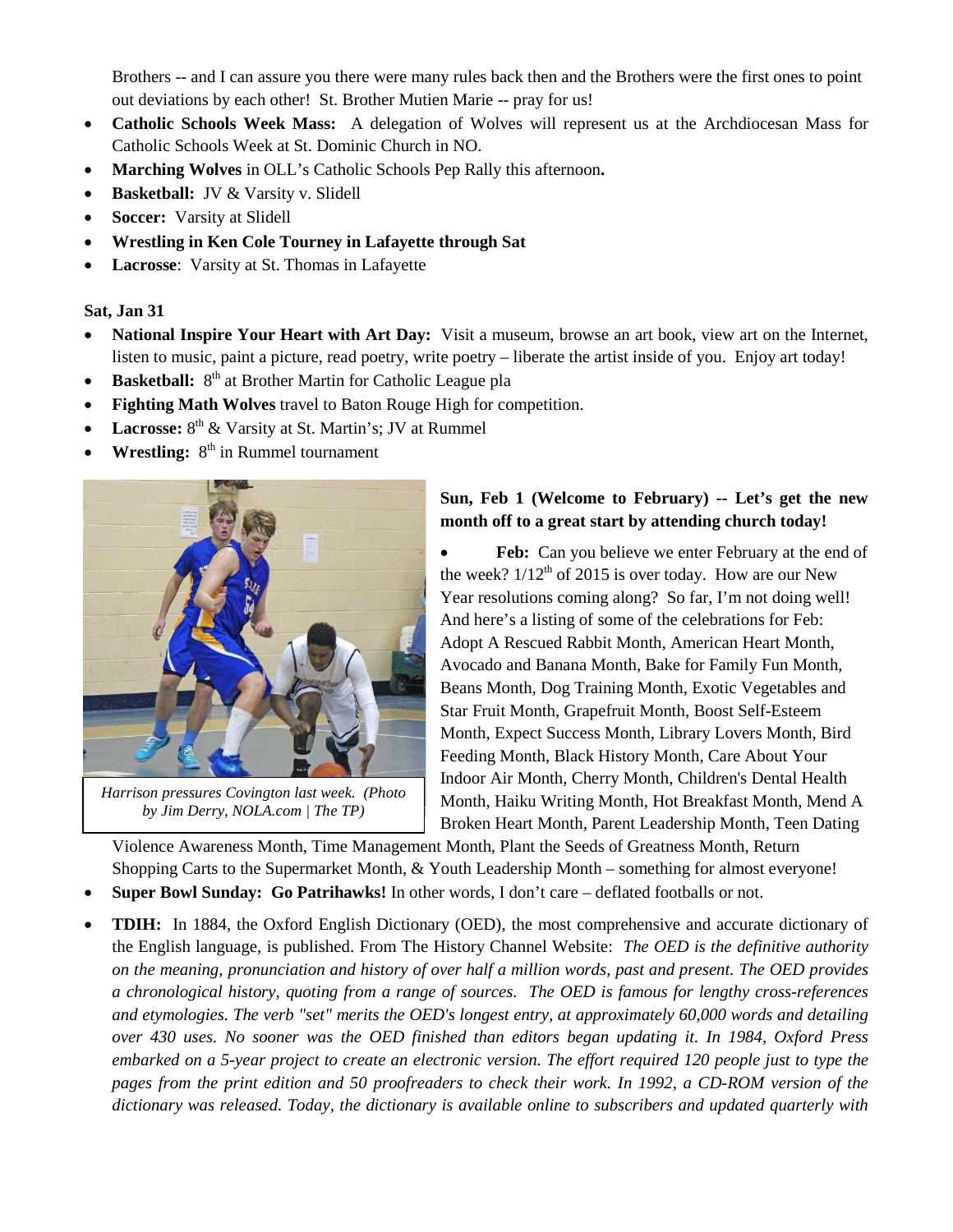*over 1,000 new entries and revisions. At a whopping 20 volumes weighing over 137 pounds, it would reportedly take one person 120 years to type all 59 million words in the OED.* Celebrate the OED today! Spend some time on the OED website (www.oed.com)

• National Working Naked Day: Do what you want at home, but SPS is NOT celebrating this day.

**RIP:** Prayers are requested for the following, who died last week, and for their families:

- Ms. Cindy Patterson. Cindy was a cook in the cafeteria for many years before the Archdiocese took over the operation. She was also a cook for the Brothers Community and was always willing to help whenever asked. Her two sons, Johnny and Jess, are alumni. Cause of death is a suspected heart attack.
- Mr. August Doskey: Gus was a '71 alum and son of long time SPS Science Chair Al Doskey, who died on graduation day in 1978. We annually give the Al Doskey Memorial Science Award. Gus was the victim of depression. The family has asked for a memorial mass here. Of course I said "yes." Tentative date is Feb 6.

**Report Cards and Honor Roll Breakfasts:** Report cards and invites to HR breakfast (where warranted) have been emailed. The HR breakfasts begin this week (see schedule below.) Let me know if you have not received your report card or if your son made the honor roll and you didn't receive the invitation.

**IMPORTANT:** Many parents have not opened their Edline account. We use Edline for attendance contacting and for our SCHOOL EMERGENCY NOTIFICATION SYSTEM! PLEASE, PLEASE make sure you have activated your Edline account so you can receive important SPS notifications. Call Mike Holmes at 892-3200, ext 1044 if you need assistance. Parents need to create their own account and not rely on their son's account.

**LHSAA:** The Louisiana High School Athletic Association holds its annual convention beginning on Wed, and for the first time in 27 years, I am not allowed to attend -- since it's only for principals, not presidents! So Trevor gets the fun of listening to anguished harangues by public school principals decrying the "unlevel playing fields." An important vote will occur on Friday: to split all sports into "select" and "non-select" playoffs – which could have serious repercussions for the very existence of the LHSAA in its current form.

**The Ugly Dept:** Dean of Students Ken Sears read a letter Friday afternoon to the students from a local alum/business owner. The letter complained about students, including SPS students, attempting to purchase tobacco and e-cig products, often using fake IDs. This is not the first business of late that has complained about this to us. Chief Tim Lenz of the Covington PD also confirmed the presence of many fake IDs in our area. We are becoming pro-active on this matter and will take disciplinary action against any student so involved. Parents – speak to your sons! Inform them that using a fake ID is illegal as is purchasing tobacco products under age. Keep your eyes and ears open (and noses, too) as your son might be experimenting in this arena. If you see him sucking on his pen, check it out! We must remain vigilant.

**Memorable Assembly Anniversary:** Last week was the four year anniversary of then-District Attorney Walter Reed's address to the student body in which he bluntly told the students what the laws are and what they must avoid in terms of sexual relations and age. Based upon some of what I'm hearing, I think the lessons taught by DA Reed four years ago are beginning to fade in the minds of some of our students. Parents, please make sure your sons are aware of their responsibilities, both to God and to the law, in terms of their relationships with young ladies, especially if they are 17 or older – when they become adults in the eyes of the law and their actions will follow them the rest of their lives. Towards that end, we are working on another student assembly in the spring when we will give a legal "refresher" course to the students. We continue to strongly educate our young men in terms of Catholic morality on these issues, but they need to know the law as well.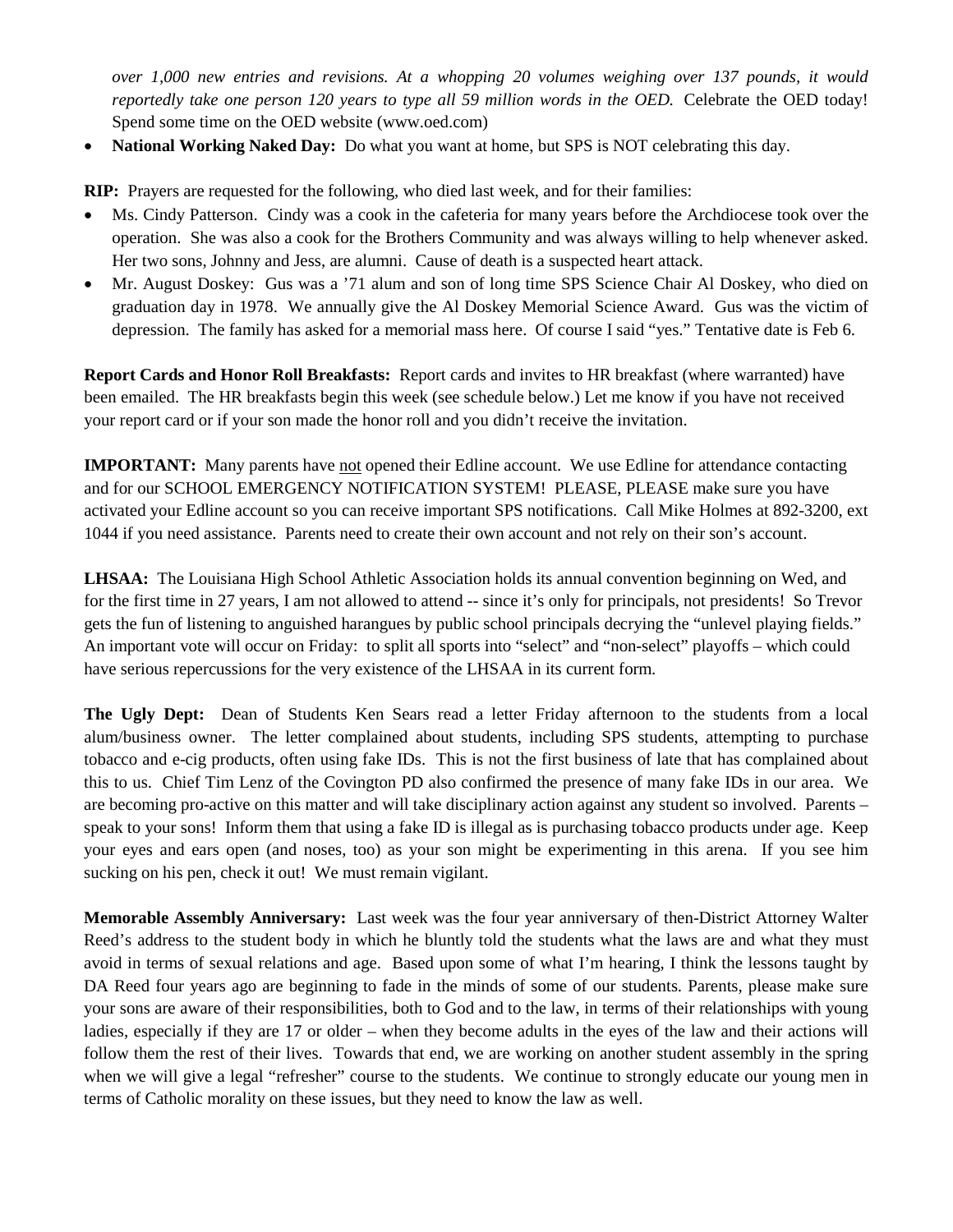## **Musings on Last Week:**

- **Social Media Assembly:** Assistant US Attorney Klebba's presentation on Internet Safety last week was excellent. Let's hope our guys listened and take heed! Mr. Klebba talked about sexting, cyber-bullying, stalking, internet grooming, and exual abuse, among other topics. He pulled no punches. PLEASE speak with your sons about these topics! Yes, it's awkward – but necessary! VERY necessary!
- **Mu Alpha Theta Induction:** Congrats to Math Dept for inducting 23 new MAO members!
- **Sudden Impact:** Another group of sophomores dramatically experienced the possibilities of making poor choise.
- **Soccer:** Soccer Wolves won over Covington & Ponchatoula. And  $8<sup>th</sup>$  grade team beat Northlake Christian's JV Team (yes, that's right – their JV!) 4-2 in a driving rainstorm on Thu AND won the SPS tournament, beating Jesuit 1-0 in the finals.



- **Basketball:** Congrats to the Varsity Wolves for hard fought games last week against Covington & Ponchatoula. The Wolves won great victories over both.
- **Wrestlers:** Our grapplers braved the frigid weather Sat morn and were off to Holy Cross.
- Lacrosse & Rugby were also scheduled to play in NO on Sat, but I don't have results.
- **March for Life:** Our delegation of 13 Wolves returned safe and sound after publically promoting life in our Nation's Capital. Thanks for your support of them and thanks to Mr. Tommy Lahey for chaperoning.
- **ACT Recognition:** Pizza lunches were a small reward for the students who do well on the ACT. Over 30 students were part of the 30+ club and over 90 showed an improvement of 2 points. But we want more!
- **Credit Recovery** for students who failed a first semester course began last week.
- **Pre-Freshmen Robo Wolves** were on the prowl at ULL in Lafayette on Sat. They represented us in an exemplary manner – again – finishing  $3<sup>rd</sup>$  in the high school division! Geaux Robo-Wolves!
- Lacrosse: The tournament got canceled due to poor field conditions, but the resourceful LAX Wolves scheduled games against Jesuit for Sat: Varsity lost by one goal in double overtime, but JV did the job with a 5-3 win over the Blue Jays. Geaux LAX Wolves!

**Alum News:** Andrew Mullet,'12 was awarded the Dr. Saundra Yancy McGuire Outstanding Supplemental Instruction Leader Award of the LSU Center for Academic Success. Supplemental Instruction is an academic support program utilizing peer-assisted study sessions. Andrew is continuing his Lasallian service commitment at LSU! Here's the link to the full story: [http://sites01.lsu.edu/wp/lovepurple/2015/01/21/lsu-senior-andrew](http://sites01.lsu.edu/wp/lovepurple/2015/01/21/lsu-senior-andrew-mullet-recognized-for-leadership-and-service-as-a-supplemental-instruction-leader/)[mullet-recognized-for-leadership-and-service-as-a-supplemental-instruction-leader/](http://sites01.lsu.edu/wp/lovepurple/2015/01/21/lsu-senior-andrew-mullet-recognized-for-leadership-and-service-as-a-supplemental-instruction-leader/)

# **Letters of Application:** More unedited excerpts:

- *The closeness my brother shares with his friends at school is something I cannot wait to experience.*
- *My dad went to St. Paul's. I personally think that my dad is a really great man. If St. Paul's can teach me to become half the man that they taught my dad to be, where else would I want to go?*
- *Please except me into St. Paul's.* [OK, but we will teach him how to spell!]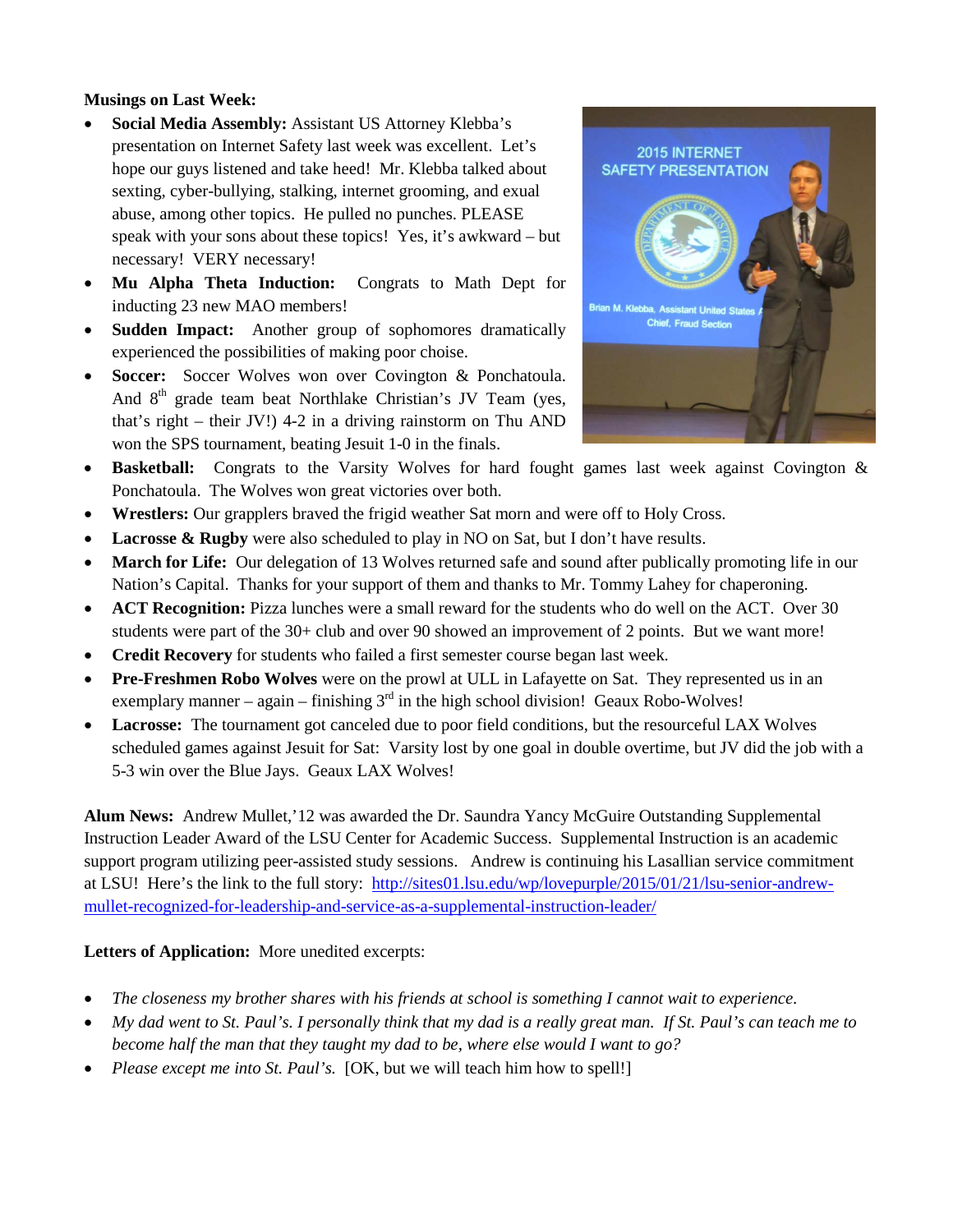- *I was filled with joy when I saw students coding Python at your Open House. I've only dreamed of what it would like to actually code.* [hmmmm…. I had no idea we "coded in Python" – whatever that is!]
- *I have enjoyed being in public school but it is not where I want to grow up. When my mom took me to the St. Paul's open house then right there I realized how amazing the school was.*

**Jan 20 Assembly:** I hope the students enjoyed our Jan 20 assembly. Here's some of what we did:

- Entered the gym listening to a recording of the 2011 SPS student body singing "O God Beyond All Praising." It's a powerful song that the students love to sing. This recording was made at the mass in January of 2011 which started our Centennial Celebration that year. I reminded the students that the celebrant, Archbishop Gregory Aymond, said he had never seen such level of participation and singing at a high school mass. I asked the students if the same would be true today? I asked them if we are we a better school today at 104 years old than we were at age 100? Academically? Spiritually? More Lasallian? Kinder? More Peaceful? If not, then we are going backwards – and that's not good. But I expressed to them my belief that we are better today than in 2011 – and we will be even better each succeeding year if we are faithful to our Mission, pray as if everything depended upon God and worked as if everything depended on us. While the music was playing**, junior Mark Spicer** lit the candle to remind us of God's presence among us. We also prayed for the following who have left this earth recently to begin life in God's Kingdom:
	- o **Mrs. Jean Mary Loyocano Poche, grandmother of sophomore Cade Icamina**
	- o **Mrs. Ruth Chauffe, grandmother of freshman Justin King**
	- o **The maternal grandmother of senior Faiz Salam**. She died in Pakistan.
	- o **Mr. Dan Egan, grandfather of junior Chase Thibodeaux and Mr. Giles Thibodeaux, uncle of Chase**.
	- o We also prayed for **Mrs. Nell Knight, grandmother of SPS teacher Julie Beck**, who is very ill and for all student relatives and friends who are experiencing illness.
- Recognized and congratulated the SPS Student Council. Over the MLK Weekend, the SC traveled to Shreveport for the annual LA Association of Student Councils Convention. As president Sam Giberga said, they "conducted themselves in an exemplary manner and ONCE AGAIN was named a Gold Honor Council – the highest award given. In addition, sophomore **Will Murphy** was elected to represent SPS as District 2 Secretary **and junior Austin Grashoff** was elected State Parliamentarian – quite an honor for both. They have worked so hard to achieve this goal of State office. My thanks to Mrs. **Audrey Pool and Mrs. Joanna Case who chaperoned the following SC Members at the convention: Sam Giberga, Austin Grashoff, Adam Schmitt, Sam Brown, John Cresson, Andy Grashoff, Will Murphy, Colin Skinner, Philip James, Connor Reese, Chris Wilson and Josh Devier. The student body applauded vigorously as President Giberga presented the Gold Council Award to Assistant Principal Joe Dickens.**
- Recognized and congratulated the Fighting Math Wolves for their showing at the Ben Franklin tournament on 11/15. 32 FMWs participated, competing against over 200 students from 15 schools. And here are the results (drum roll, please):
	- o **Algebra I: Cole Chitwood (2nd) and Michael Phillippe (1st)**
	- o **Advanced Math**: **Ryan Meraux (2nd)**
	- o **Calculus BC**: **Walden Perry (2nd)**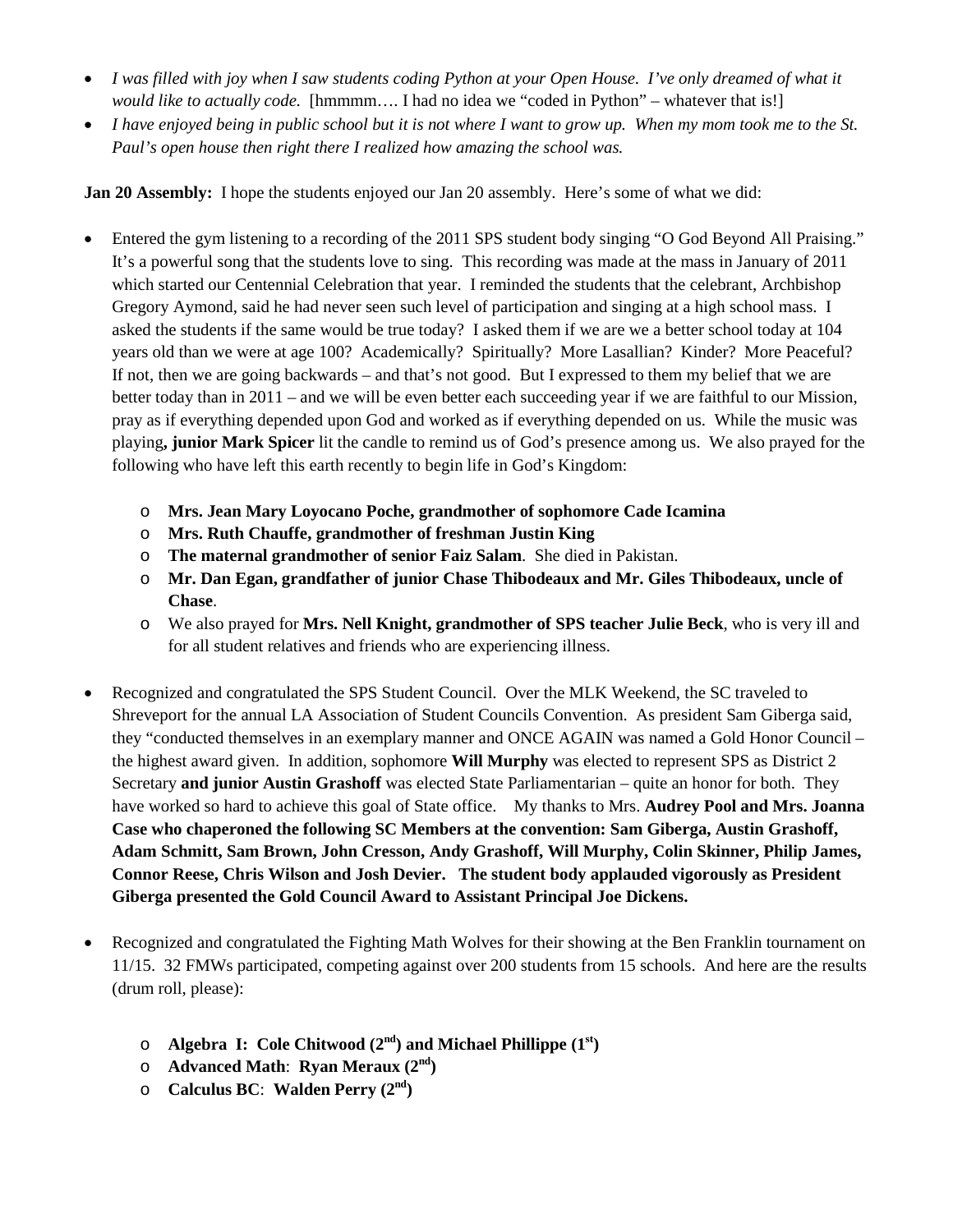- o **Algebra I Team:** 4th (**Joseph Brown, Michael Phillippe, Daniel Wieseneck, Josh Devier**)
- o **Algebra 2 Team**: 2nd (Yehia Elkersh, William Murphy, Reagan Hill, Chris Weintritt)
- o **Advanced Math Team**: 1st (**Ryan Meraux, Ethan Desforges, Jack Statton, Ruston Keller)**
- o **Calculus Team:** 4th (**George Cazenavette, Ryan Keller, Jack Dubreuil, Aaron Nguyen)**
- o I**nterschool** (all students from St. Paul's collaborate on 1 test) 3rd place
- o **Sweepstakes** (overall winner) 2nd
- o **Great job, Math Department and Fighting Math Wolves!**
- Introduced Head Wrestling Coach Craig Ketelson who recognized the amazing accomplishments of our wrestlers of late, most notably winning the Parish Championship and the District Championship. As Craig noted, SPS is the only District Champion the District has known since its inception about seven years ago. The Senior Wrestlers then presented trophies to the school while the student body applauded wildly.



*Student Council President Sam presents Gold Council Award to AP Joe Dickens.*

Tournament and the SPS Tournament. The have not lost or tied a game this year and have beaten their opponents by a 70-2 goal margin. The Varsity Wolves are also undefeated at 21-0-3 and have won all four tournaments they have played in this year. They have been the #1 ranked team in LA all season and are currently ranked #1 in the nation by MaxPreps and #3 by the National Soccer Coaches of American polls.  $9<sup>th</sup>$ grade captains **Cole Knobloch, Mason Robichaux, Kyle Schmitt, and Varsity Captains Eric Guin, Colin Hanley, Bryon Morgan and Davis Neitzschman** then presented trophies while the student body applauded wildly.

- Recognized the congratulated the newest members of the ACT 30+ Club: **Juniors Kevin Baker, Evan Bauer, Jacob Broussard, Logan Buras, Jack Chen, Ryan Meraux, Andrew Mercante, Harrison Prieto, Leland van Deventer and Seniors Ross Allbritton, Matthew Baldone, Michael Brands, Drew Bratschi, Beau Briggs, Peyton Burkenstock, George Cazenavette, Kyle Cleveland, Ben Dantin, Jack Dubreuil, Casey Fitzmaurice, Sam Giberga, Alex Gravelle, Burke Irwin, Philip James, Jean-Paul Juge, Ryan Keller, Keegan Lange, John Paul Lea, Warner Moore, Aaraon Nguyen, Walden Perry, Connor Rees, Barrick Roberts, Parker Rice, Hunter Simonson, Ben Toups, and Evan Young.** I informed them that they would be treated to a pizza lunch courtesy of the SPS Renaissance Board for their accomplishments.
- Recognized the congratulated the **90+ members of the ACT +2 Club –** those students who scored ancomposite increase of 2 points on the most recent ACT. I informed them that they, too, would be treated to a pizza lunch courtesy of the SPS Renaissance Board for their accomplishments.
- Recognized and congratulated the Lacrosse Wolves for their wins against Dutchdown last weekend: JV Wolves defeat Dutchtown 9-1 and Varsity got win in home opener against Dutchtown 16-3. Wolf Pride!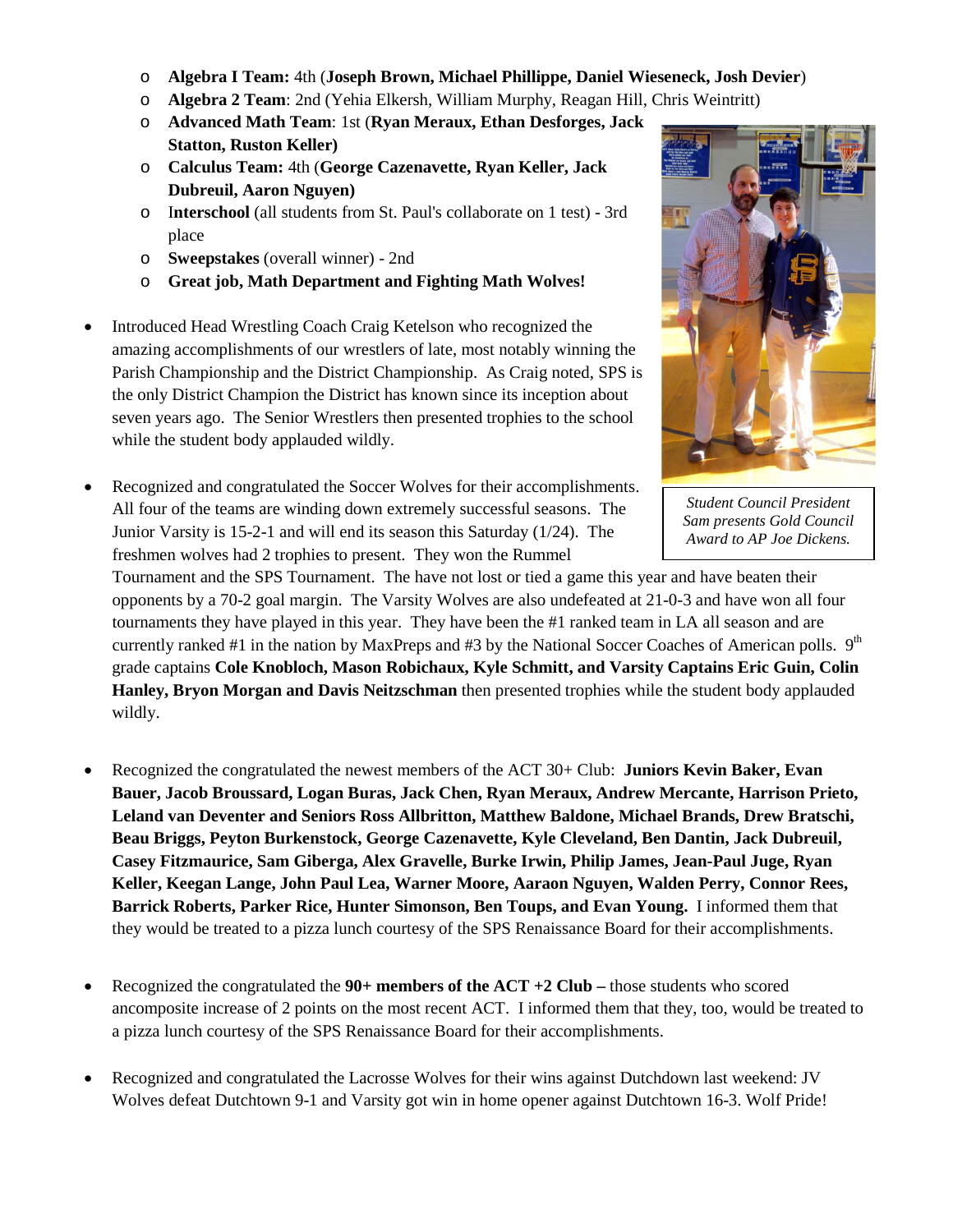Unofficial varsity stats: **Connor Lu 5 goals 1 assist; Dennis Carriere 3 goals 2 assists; JP Juge 3 goals; Ryan Flood 2 goals 1 assist; Kenneth Avanzino 2 goals; Lane Sumrall 2 assists; Cannon Shirah 1 goal**

- With time running out, I again reminded the students of our Centennial four years ago and our need to continuously improve. And as a sign of their commitment to continuous improvement, I invited them to quietly stand and sing along with the 2011 student body "O God Beyond All Praising." And sing they did – I was deeply moved.
- We then ended with junior **Winston McDonald** extinguishing the candle and my reminding the students what the candle represents – the presence of God among us. I exhorted them to leave the gym and spread God's love to all whom they meet.The students then exited to the 2011 student body recording of "Joyful, Joyful We Adore You!" -- another song from our centennial mass.
- It was a great assembly at least I thought so!

**Saint Peter Parish Father-Son Human Sexuality Program** for fathers and their 11-14 year old sons will be held Sunday, February 8, 2015, from 5-8 PM in St. Mary's Hall, St. Peter Church, Covington. This is an excellent, annual program where fathers and sons grow together in God's special gift of human fertility and the wonder of growing up and becoming a man. Topics include: the changes in a young man's body as it prepares for fatherhood; the functions of the male and female reproductive systems; the sacredness of human life; appreciation and reverence for our sexuality and the virtue of chastity; and a confidential question and answer segment. The program is based on the teachings of Pope John Paul II's "Theology of the Body".

The program provides an atmosphere of love and learning to discuss the important topic of growing up and establishes a foundation for continued communication between parent and child. Presenters include peers, health care professionals and fathers. For more information, please contact St. Peter Office of Marriage and Family Life, 985.892.9353 or email mfl@stpeterparish.com. The cost of the program is \$25. A light dinner will be served and reservations are required. I can email you a registration form if you would like. Just let me know.

**Third Quarter Parent Teacher Conferences** will take place in Briggs Assembly Center on Monday, February 2, from 5-7 pm. We will limit conferences to 3-4 minutes in order to respect all. If a longer conference is needed, set that up with the teacher. Thanks for respecting the time of those waiting in line behind you. Naturally, if no one is waiting, feel free to speak with the teacher longer.

**2015-16 Calendar:** St. Tammany Parish Public Schools has published next year's calendar. They will begin on Fri, Aug 7. Accordingly, I have completed our calendar, which follows their calendar when possible. We must schedule 178 days per archdiocesan policy. **We therefore will start on Thursday, August 6 WITH A FULL DAY OF INSTRUCTION and NO book day – which corresponds to what we did this year. Please plan vacations accordingly.**

**Paper Wolf Update:** Please encourage your students to read The Paper Wolf on line [\(www.thepaperwolf.com\)](http://www.thepaperwolf.com/) and read it yourself. Compliment the staff. Subscribe. Support the future.

**2015-16 Registration:** Please note the following:

**Current 8<sup>th</sup> graders**: registration information was emailed last week. **Current 8<sup>th</sup> graders planning to return for 2015-16 have until Jan 31 to re-register.** Unregistered spots will be offered to new 9<sup>th</sup> grade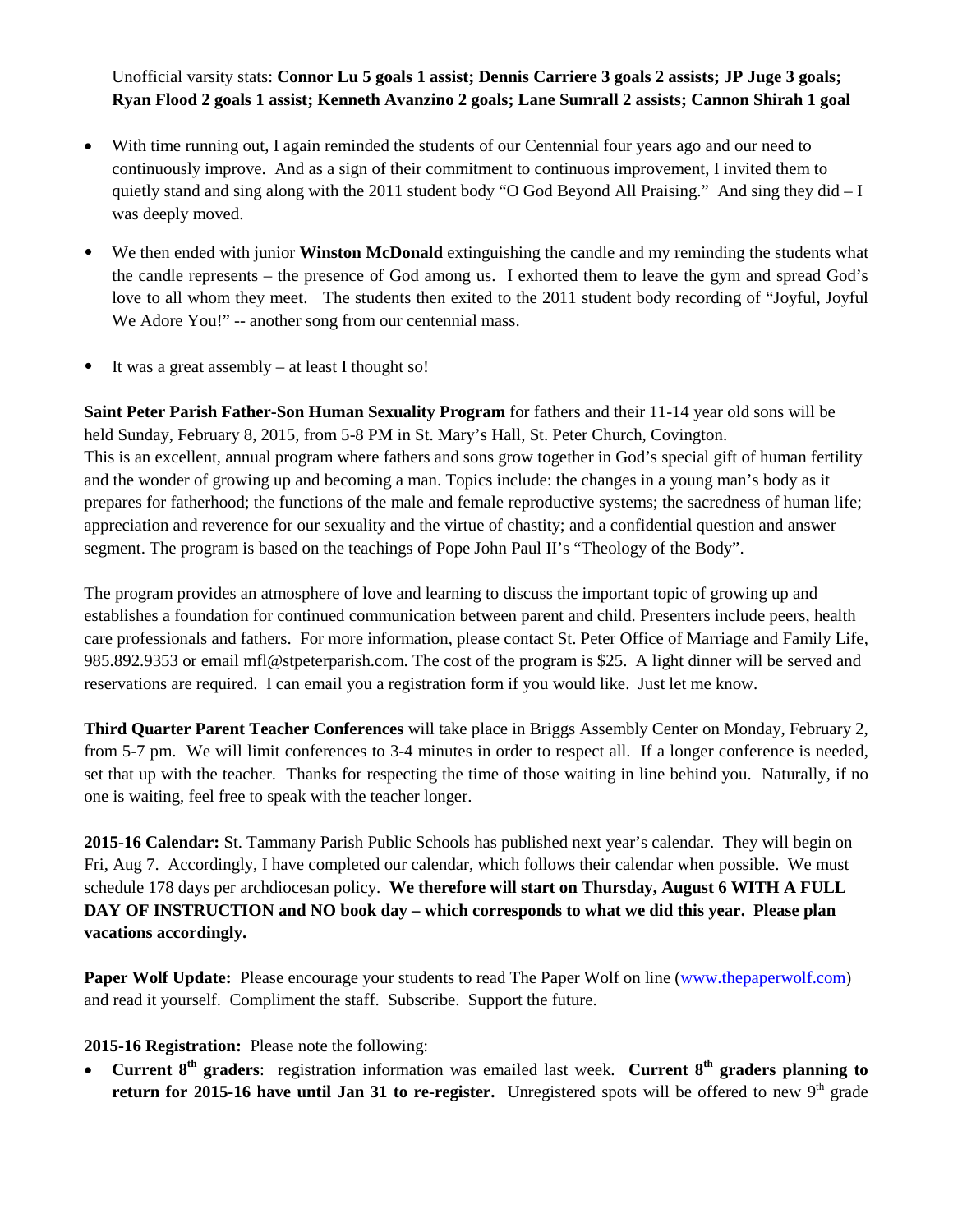applicants during February. I need to know your intentions about next year so I know how many new 9<sup>th</sup> graders we can accept. Call me if you have questions.

- **Current**  $9^{\text{th}} 11^{\text{th}}$  **grades:** registration will take place in early Feb. You don't need to do anything now
- **Current 12th grade**: You don't need to register for SPS for 2015-16! Rejoice!
- **Registration will involved the payment of the \$300 registration fee.**

**Annual Fund:** Many thanks to those who have responded to my request. For clarity, I offer the following:

- Almost **all private schools conduct annual funds**; many are high pressured; ours is not.
- The Annual Fund funds tactical, short term projects, e.g. technology, special programs (e.g. engineering). The Capital Campaign funds large infrastructure projects (the \$4 million La Salle Hall renovation.)
- You may "pledge" your gift and pay later or in installments (monthly, etc.). More and more families are using automatic credit card monthly payments of \$10 or \$20 dollars. WONDERFUL!



*Students take refuge from weather inside school building for lunch. We just ask that they don't liter!*

While we are not sending requests to grandparents, every year a number of grandparents do donate to the school. **AND WE NEED GRANDPARENT SUPPORT**! Other schools directly solicit grandparents. I don't unless you give me permission. **If you would like to inform your son's grandparents of the drive, please do so – or provide me with an address and I'll personally appeal. I'll send them a nice "thank you" note, too!** Even a small donation (\$5!) is welcome.

- Gifts of stock are welcome.
- **No gift is too small. I repeat: no gift is too small!** What's important is that everyone participates.
- If you are contributing to the Capital Campaign or financially supporting SPS in some other way, I understand! Thank you for your generosity. Can you send \$10 to the Annual Fund so I can show an increase in participation?
- Please consider helping if you have not already done so and are in a position to do so. Many thanks!

**A SERVE TEN Reminder:** Five service hours are due. Students must fill-out and turn in completed "Serve Ten" forms to the Counseling Department in order to get credit for their service hours. We have been advertising MANY service opportunities. Remember that service hours are mandatory, not optional.

**Service Hour Opportunity:** St. Peter School will be hosting the 5th and 6th grade NIAL basketball championship tournament to be held Monday, February 2nd - Friday, February 6th. The tournament will be held at Northshore Sportsplex. Ms. Amy Faherty, the Athletic Director at St. Peter is looking for some help with the tournament, and will provide service hours for volunteers. Teams include Mary Queen of Peace, Our Lady of the Lake, St. Peter, Lake Castle, Christ Episcopal among others. There will be 4 games a day (4:00, 5:00, 6:00 and 7:00) and during these times will need several volunteers to help run the concession stand, work the admissions table and work at the score table. Anyone interested can contact Ms. Amy K. Faherty via email at [afaherty@stpetercov.org](mailto:afaherty@stpetercov.org)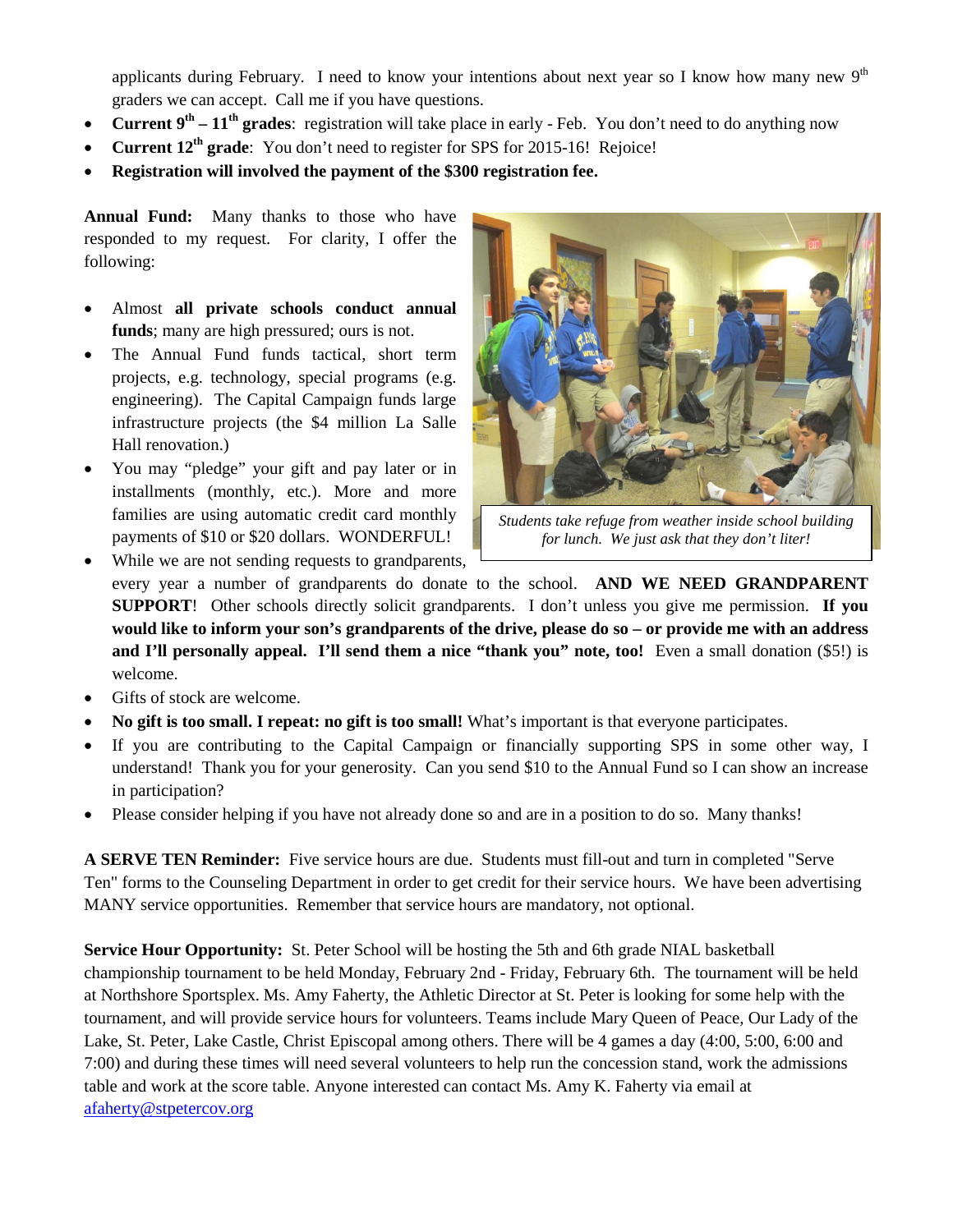**Important Driver's License Requirement:** A new requirement was added to the driver's license issuance process for all minor applicants. All minor applicants must produce proof the applicant has either received a diploma or is currently enrolled in a high school program. This is done through a school attendance form from his or her high school prior to applying for a driver's license. These forms can be obtained in the administration building or the counseling center. **Several students went for licenses over the holidays and were turned away because they didn't have the form – in some cases they waited several hours before being turned away!**

**Sweatshirts & Cold Weather: If your son needs one and you can't afford it right now, just have him come see me. This will be confidentially.** ONLY SPS cold weather wear is accepted.

**2015 Summer at Camp Abbey Seeking Staff:** Camp Abbey, a ministry of the CYO/Youth & Young Adult Ministry Office of the Archdiocese of New Orleans, has begun preparations for its 2015 summer program and is seeking high school student applicants for junior counselor positions and graduating seniors, college students, and older for senior counselor and administrative positions. Although all positions are paid, staff may decline stipends in favor of service hours if applicable. Camp includes opportunities for prayer, Mass, the Sacrament of Reconciliation, and Eucharistic Adoration, as well as activities such as volleyball, basketball, softball, flag football, arts & crafts, archery, swimming, boating, performing arts, camping, and hiking.

If you enjoy the outdoors, want to share your Catholic faith, and desire to serve as a mentor and role model, consider applying for summer staff at Camp Abbey. Boys' camp staff serves during June 2015, and girls' camp staff serves during July 2015. For more information or applications, visi[t www.campabbey.org](http://www.campabbey.org/) or contact [campabbey@arch-no.org](mailto:campabbey@arch-no.org) or 985-327-7240.

**H of the Week:** More student answers to exam questions, this time from the Religion Department:

- *In Guinness, the first book of the Bible, God got tired of creating and took the Sabbath off.* [hope He enjoyed the ale!]
- *Noah's wife was Joan of Ark. Noah built the ark and the animals came on in pears.*
- *Sampson was a strong man who let himself be led astray by a Jezebel like Delilah.*
- *Samson slayed the Philippines with the axe of the apostles.*
- *Unleavened bread is bread without ingredients.*
- *The Egyptians were all drowned in the Red Dessert.* [at least they drowned happy!]
- *Moses went up Mt. Cyanide to get the commandments.* [some avoid the commandments as if they were cyanide!]
- *The first commandment is when Eve told Adam to eat the apple.*
- *The seventh commandment is thou shall not admit adultery.*
- *Joshua led the Hebrews in the Battle of Geritol.*
- *The greatest miracle in the Bible is when Joshua told his son to stand still and he obeyed.*
- *David was a Hebrew King who was skilled at playing the liar.*
- *OK, I'll stop!*

### **Look Ahead**

- February 2 9:00 AM late start for Faculty In-Service/ Parent-Teacher meetings 5-7 PM
- February 3 President's Assembly
- February 4 ASVAB testing for all seniors during periods A&B
- February 5 Guest Speaker